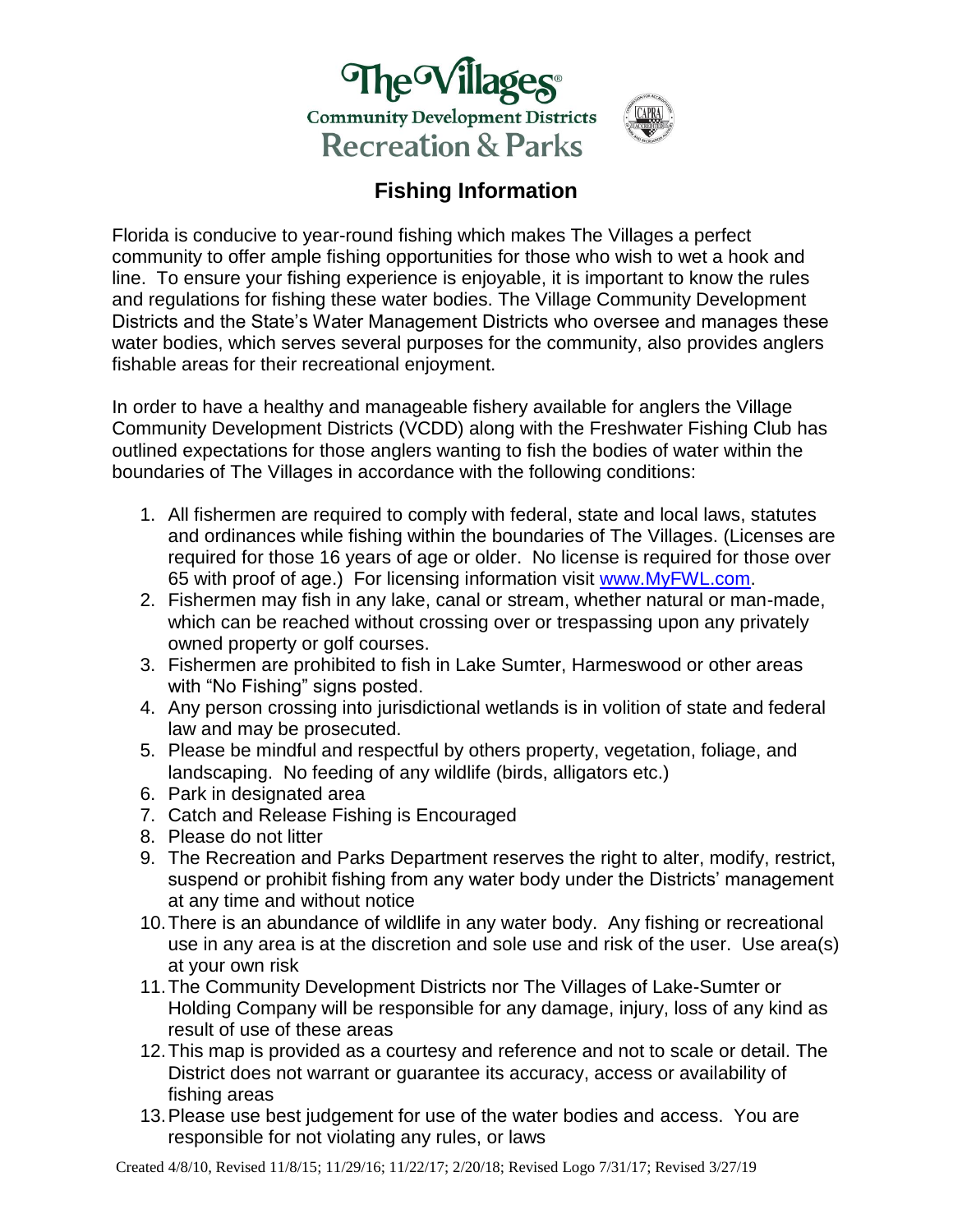14.Map is subject to be changed, amended, discontinued or altered at any time 15.If you have any questions regarding these guidelines please call Recreation and Parks Administration at 352-674-1800.

Thanks to the contributions of the Freshwater Fishing Club, the Recreation Department has a Rod Loaner Program which is available at La Hacienda Regional Recreation Center, Lake Miona Regional Recreation Center, Rohan Recreation Center and Fenny Recreation Center. It is a "free-rental" system where, upon request, rods and reels can be checked-out with a Villages ID or Guest ID card. You may contact the La Hacienda Recreation Center at 753-1716, Lake Miona Regional Recreation Center 430-2950 or Rohan Center 674-8400 for more information. If you would like more information you may attend The Fresh Water Fishing Club meeting which is held the second Tuesday of the month, 6:30pm at the Lake Miona Regional Recreation Center.

The VCDD practices catch and release. Catch and release is defined as "a practice within recreational fishing intended as a technique of conservation. After capture, the fish are unhooked and returned to the water before experiencing serious exhaustion or injury." This definition goes hand in hand with the core values of The Villages and the VCDD.

# **Possible Fishing Locations within The Villages**

#### HWY 441 to 466

| <b>GOLF VIEW LAKE</b><br>Location:<br>Where you can fish:   | Behind the Paradise Rec. Center<br>Around the pier                                                               |
|-------------------------------------------------------------|------------------------------------------------------------------------------------------------------------------|
| <b>LAKE PARADISE</b><br>Location:<br>Where you can fish:    | East side of Hwy. 441 next to the golf cart bridge.<br>You can fish anywhere there are not any homes by the lake |
| <b>SILVER LAKE</b><br>Location:<br>Where you can fish:      | Dustin Drive next to the Silver Lake Rec. Center<br>You can fish the entire lake (respect homeowner property)    |
| LAKE MIRA MAR<br>Location:<br>Where you can fish:           | Behind the La Hacienda Rec. Center<br>You can fish the entire lake (respect homeowner property)                  |
| <b>LAKE CHULA VISTA</b><br>Location:<br>Where you can fish: | Avenida Central to Bernardo Blvd.<br>Along the banks of Bernardo Blvd.                                           |
| <b>SUMMERHILL POND</b><br>Location:<br>Where can you fish:  | <b>Across from Summerhill Pool</b><br>On Woodridge Drive, Road side                                              |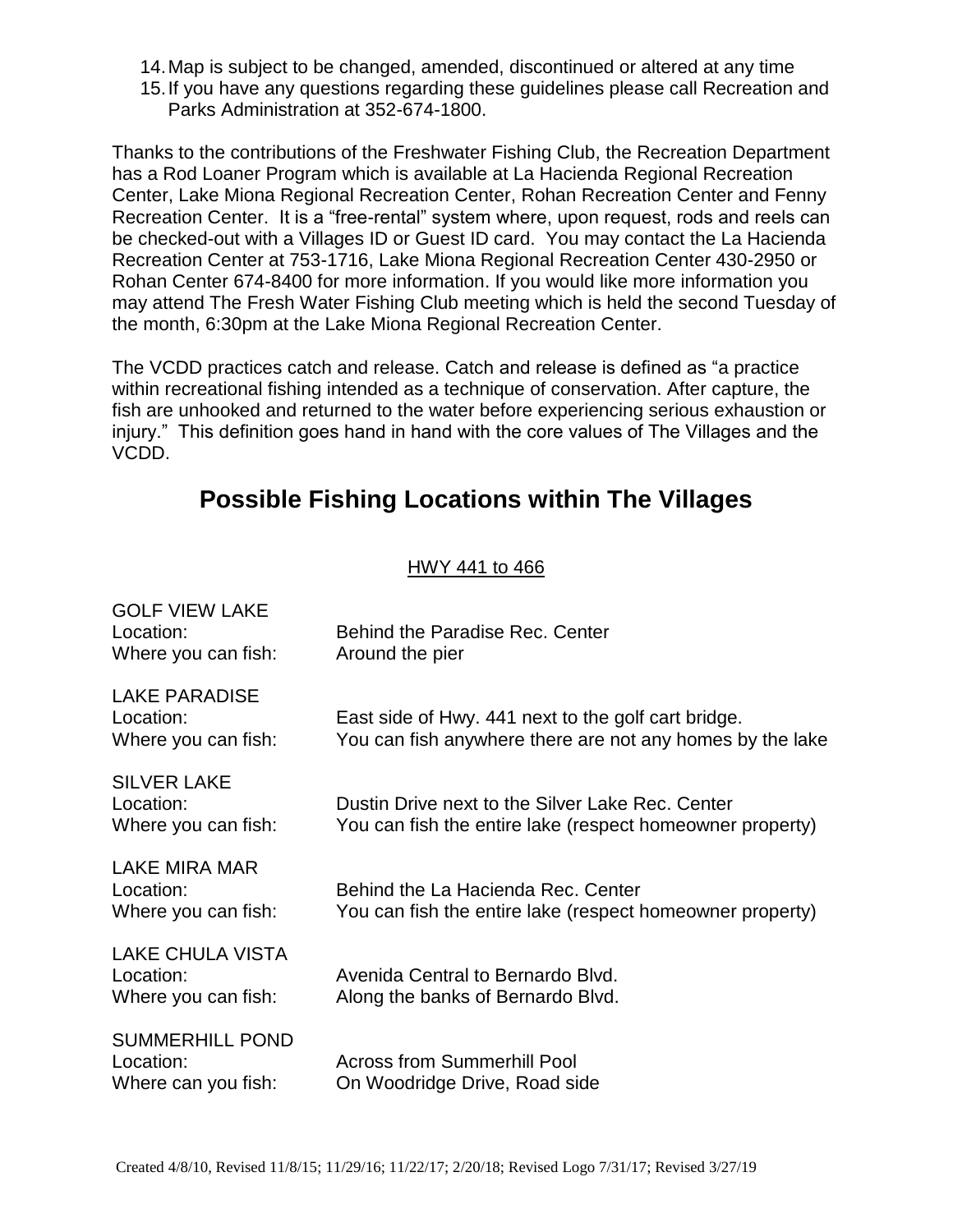| <b>LAGUNA MADRE</b><br>Location:<br>Where you can fish:  | Morse Blvd., Lake behind Freedom Pointe<br>Along the banks beside Morse Blvd.                                             |  |
|----------------------------------------------------------|---------------------------------------------------------------------------------------------------------------------------|--|
| <b>LAGO PAQUITO</b><br>Location:<br>Where you can fish:  | El Camino Real and Morse Blvd. behind Brookdale Nursing Facility<br>Along the banks of Morse Blvd. and El Camino Real     |  |
| <b>LAGO SANTIAGO</b><br>Location:<br>Where you can fish: | Enrique Drive, next to the El Santiago Rec. Center<br>Along the banks beside Enrique Drive, next to the sidewalk          |  |
| <b>FISHABLE POND</b><br>Location:<br>Where can you fish: | <b>Entrance of Glenview Country Club</b><br>Along road (South) side of ponds<br>Two ponds on golf course cannot be fished |  |
| CR 42 to 466                                             |                                                                                                                           |  |

| <b>CHATHAM SQUARE POND</b> |                                                     |  |
|----------------------------|-----------------------------------------------------|--|
| Location:                  | Located next to the Chatham Square postal station   |  |
| Where you can fish:        | Alongside the banks of Calumet Ave & Postal Station |  |

## 466 to 466A

| <b>BONITA POND</b><br>Location:<br>Where you can fish: | Located across the street from Bonita postal station<br>You can fish along Homeland Park St. & Canal St.                                                                     |
|--------------------------------------------------------|------------------------------------------------------------------------------------------------------------------------------------------------------------------------------|
| <b>FISHABLE POND</b><br>Location:<br>Where to fish:    | Located at the corner of Ardson Ave. & Odell Circle<br>Fish on Odell Circle only (respect homeowner property)                                                                |
| <b>FISHABLE POND</b><br>Location:<br>Where to fish:    | Located intersection of Buena Vista Blvd. & Bailey Trail<br>Opposite the entrance to Lake Miona Rec. Center<br>You can fish all around the pond (respect homeowner property) |
| <b>ASHLAND POND</b><br>Location:<br>Where to fish:     | Located behind Ashland postal station<br>Alongside the banks of Lynnhaven Lane                                                                                               |
| <b>DUVAL POND</b><br>Location:<br>Where to fish:       | Located at on Odell Circle across from Duval pool<br>Alongside the banks of Odell Circle                                                                                     |